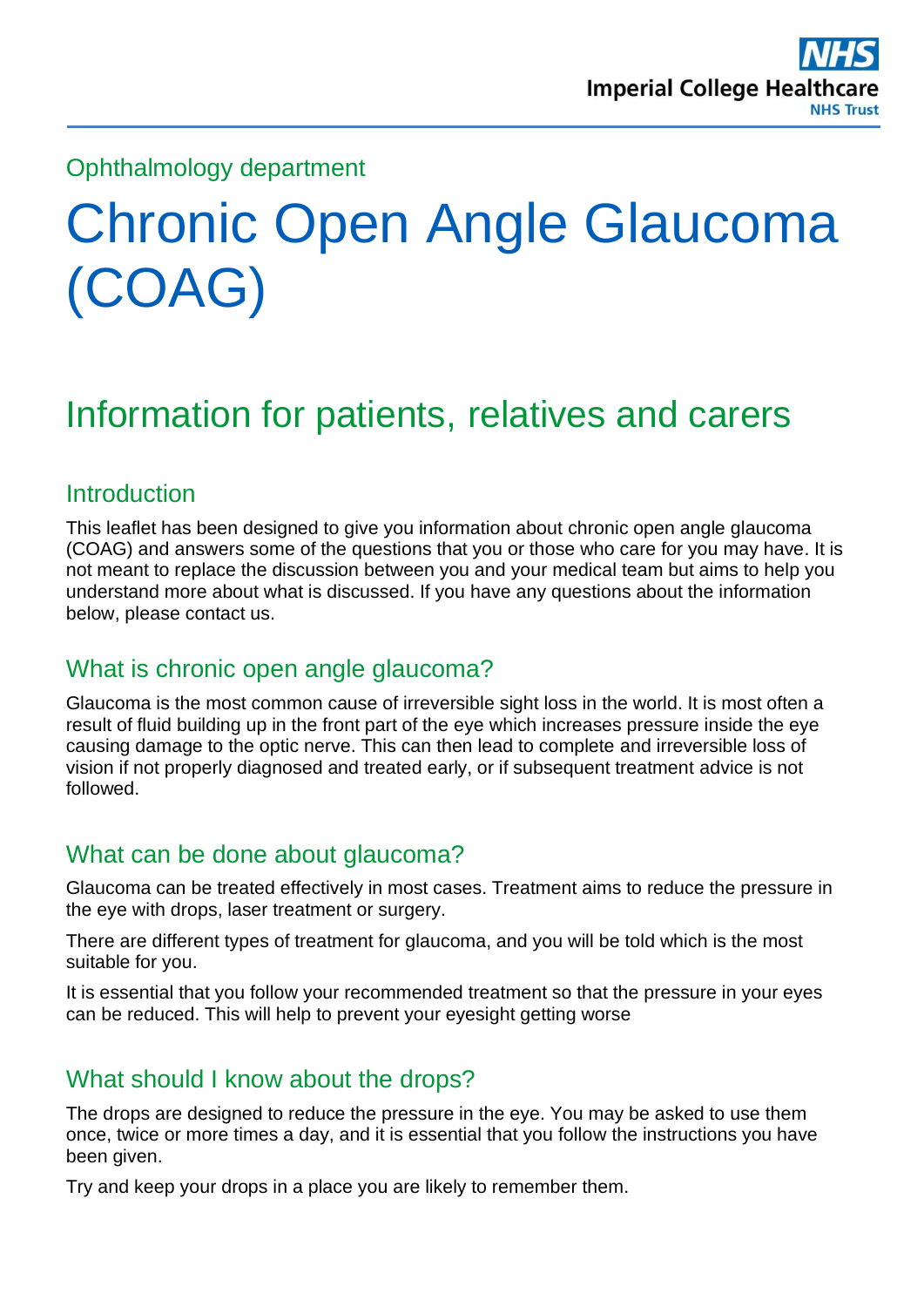Take drops about the same time daily. For example, if twice a day put drops in the eye at 8am and 8pm.

Wash your hands before using the drops.

It is best to put them in by tipping your head back or when lying down, and it is more comfortable if you aim for the corner of the eye. If you have difficulty ask someone to help you, don't go without them.

Each bottle of drops stays fresh for about a month. After four weeks change to a new bottle. Continue to use the drops even if they are just over a month old and you do not yet have a replacement. Do not stop using the drops because they are just over a month old. Continue using it and obtain a fresh supply as soon as possible or consult your doctor.

If you spill your drops, do not wait until your next visit to the eye hospital to get a fresh supply. Contact your GP immediately for a replacement.

Like all medicines, the drops should be kept out of the reach of children. They should not be left in strong sunlight, or in a very warm place, for example near a fire or a radiator. When you are away from home you can keep it in your pocket or your handbag

# Can glaucoma be cured?

Glaucoma is a chronic disease. This means that in general it cannot be cured, but it can be controlled to a large extent. If you follow the treatment that we recommend, then there is every possibility that your eyesight will not be affected. Not taking your medicine or attending your clinic appointments put you at higher risk of your eyesight becoming worse.

If you have any queries about your treatment which are not covered in this leaflet, please ask any member of the medical staff.

## Who can I contact for more information?

- Emergency Department at Western Eye Hospital 020 3312 3245
- Outpatients at Western Eye Hospital 020 3312 3236
- Outpatients at Charing Cross Hospital 020 3311 1109 / 1233/ 0137

#### How do I make a comment about my visit?

We aim to provide the best possible service and staff will be happy to answer any of the questions you may have. If you have any **suggestions** or **comments** about your visit, please either speak to a member of staff or contact the patient advice and liaison service (**PALS**) on **020 3313 0088** (Charing Cross, Hammersmith and Queen Charlotte's & Chelsea hospitals), or **020 3312 7777** (St Mary's and Western Eye hospitals). You can also email PALS at [imperial.pals@nhs.net](mailto:imperial.pals@nhs.net) The PALS team will listen to your concerns, suggestions or queries and is often able to help solve problems on your behalf.

Alternatively, you may wish to complain by contacting our complaints department: